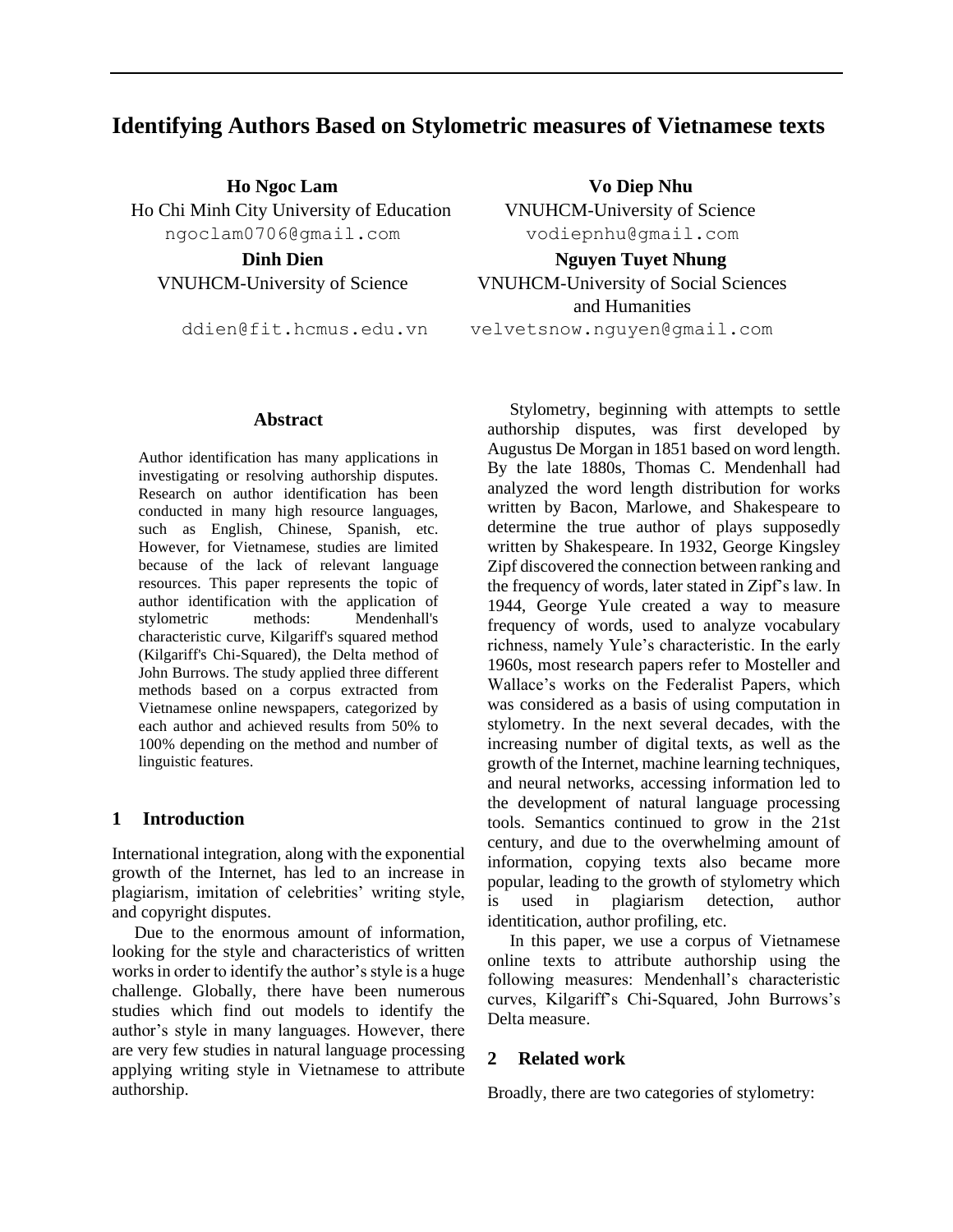**Adversarial Stylometry:** When translated, a piece of writing has its style imitated, and going through many translators makes its characteristics less distinct. These changes make detecting the original style more difficult.

Detecting stylistic similarities includes the following tasks:

**Stylochronometry:** In time, an author may change his/her writing style due to changes in vocabulary, lifestyle, environment, age, etc. Studies have sharp distinction because they depend on a language in a specific time period and on a particular author. Author Profiling: extracting the characteristics of a text to gain information about an author such as gender, age, region, time of writing.

**Authorship Verification:** Based on characteristics readily available in the training data, determining whether two texts were written by the same author. Authorship Attribution: an individual or group of authors has characteristic styles that are developed subconsciously. Based on these distinctions, we will identify the true author(s) of texts in a corpus.

# **3 Experimentation**

In authorship identification using corpus-based approach, we use the NLTK Python package to process the corpus in order to execute the methods of author attribution. Due to limitations in the number of the texts per author, we will choose only 10 authors whose texts contain appropriate number of sentences and words and closely similar in size. Depending on methods and characteristic numbers, our results vary between 50% and 100%.

# **3.1 Corpus**

We use a corpus of Vietnamese online texts, including 1304 texts extracted from several Vietnamese online newspapers (largely from VnExpress), Facebook, and blogs. These texts are written by 10 authors, who give their own opinion or share their own experiences on social issues. The corpus was pre-processed to eliminate links, images, captions, and tokenized semiautomatically. The process of tokenization was carried out with CLC toolkit, an automatic tool developed by Computational Linguistics Center (VNUHCM-University of Science). Then we manually checked the whole corpus and correct the mistakes. The number of texts and tokens of each author are displayed in Table 1 below.

|                |                      |              | Corpus                              | Test set                                   |                                            |  |
|----------------|----------------------|--------------|-------------------------------------|--------------------------------------------|--------------------------------------------|--|
| No.            | <b>Authors</b>       | <b>Texts</b> | Tokens<br>(Include<br>punctuations) | <b>Tokens</b><br>(Exclude<br>punctuations) | <b>Tokens</b><br>(Exclude<br>punctuations) |  |
| $\mathbf{1}$   | Author59             | 162          | 118,148                             | 101,375                                    | 43,287                                     |  |
| 2              | Author <sub>83</sub> | 45           | 84,010                              | 72,613                                     | 14,525                                     |  |
| 3              | Author88             | 151          | 110,930                             | 96,404                                     | 38,316                                     |  |
| $\overline{4}$ | Author97             | 91           | 99.910                              | 85,781                                     | 27.693                                     |  |
| 5              | Author203            | 108          | 94,452                              | 79,747                                     | 21,659                                     |  |
| 6              | Author1028           | 152          | 87.341                              | 75,029                                     | 16,941                                     |  |
| 7              | Author1035           | 184          | 122,028                             | 101,938                                    | 43,850                                     |  |
| 8              | Author1050           | 133          | 120,337                             | 102,653                                    | 44,565                                     |  |
| 9              | Author1262           | 121          | 173,865                             | 148,085                                    | 89,997                                     |  |
| 10             | Author1289           | 157          | 118,267                             | 102,940                                    | 44.852                                     |  |
|                | Total                | 1304         | 1,129,288                           | 966,565                                    | 385,685                                    |  |

Table 1. Information of the corpus and test set

### **3.2 Stylometric measures**

### **Measure 1: Mendenhall's characteristic curves**

Mendenhall once wrote that an author's "stylistic signature" could be found by measuring the frequency with which he or she used words of different lengths. These characteristic curves give results quickly and visually, allowing the researcher to draw a conclusion on the author's style. Applying this method, our group worked on our dataset of works by ten chosen authors. To standardize the size of the text while applying this method, we made the token number in works from each author's bibliography 58,088 token (punctuations removed). On each author's bibliography, we sequentially did the following: calculating the length of each token, calculating the frequency of calculated length in the bibliography, and visualize the data. Besides the visualized data, we use Caroll's index R to measure each author's lexical diversity to have an overview of style:

$$
R=\frac{V}{N}
$$

V: vocabulary size (number of word types)

N: text size (number of word tokens)

Figure 1. Equation for lexical diversity

**Measure 2: Kilgariff's Chi-squared** 

In the dataset whose authors are known, namely Known: let denote the file of i<sup>th</sup> candidate author  $K_i$  ( $i = 1, 2, ... 10$ )

Let denote the unknown author's file U.

Calculate Chi-squared for each of the ten candidate authors.

1. First, build a joint corpus J, including  $K_i$  and U, and identify the 500 most frequent words in it.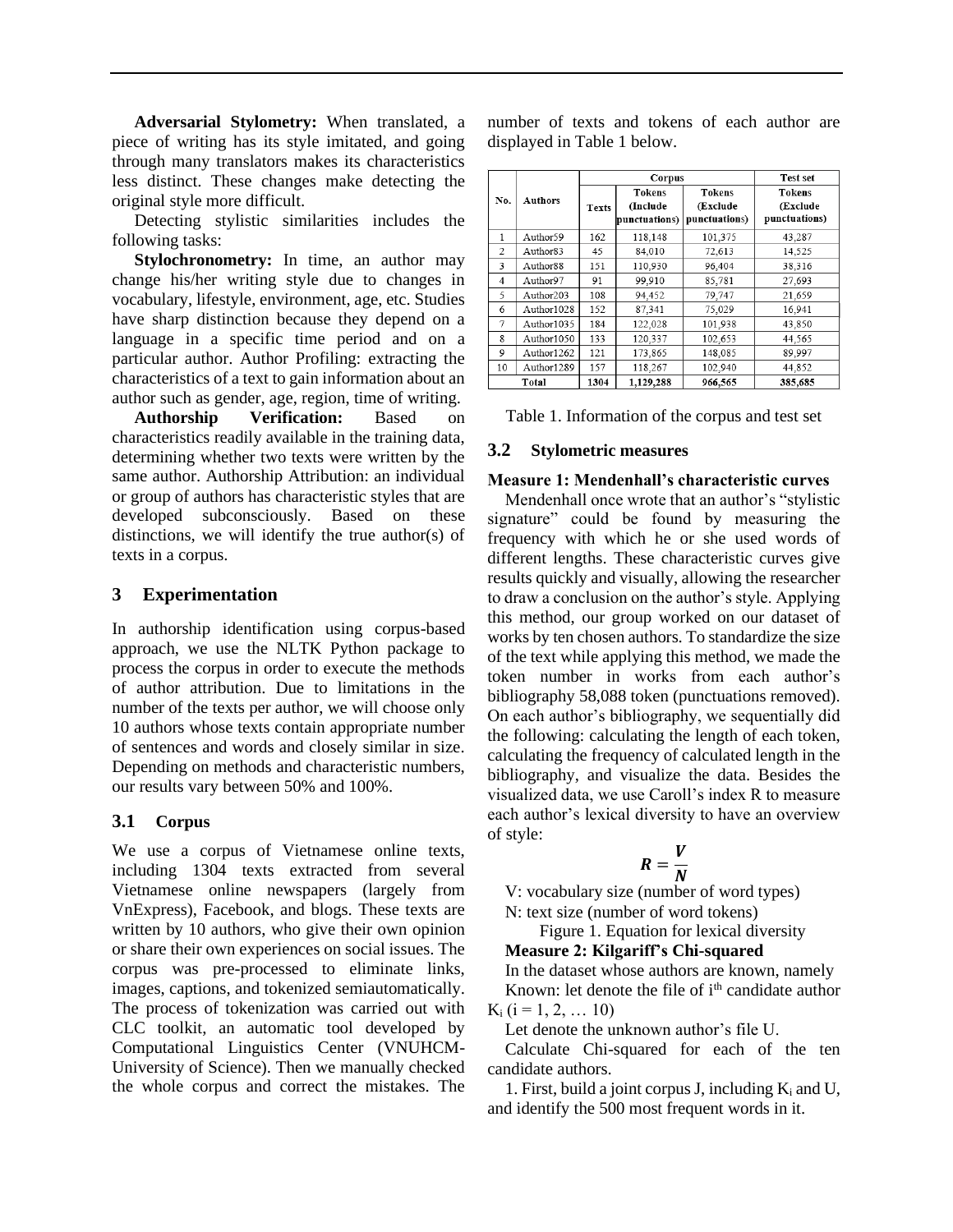2. Calculate the proportion of the joint corpus made up of the candidate author's tokens (AuShare).

 $AuShare = len(token K<sub>i</sub>)/len(token Jcorpus)$ 

3. Look at the 500 most common words in the candidate author's corpus and compare the number of times they can be observed to what would be expected if the author's file and the disputed file were both random samples from the same distribution.

4. Calculate how often we really see each of the 500 most common words,  $cw[x]$  ( $x = 1, 2, ... 500$ ), in  $K_i$  and U respectively with:

- Kcw ob: observed number of cw in  $K_i$ 

- Kcw\_ob: observed number of cw in U

5. Calculate how should we see each cw in  $K_i$  and U respectively with:

- Kcw\_ex: expected number of cw in  $K_i$ 

- Ucw\_ex: expected number of cw in U

6. Calculate a chi-squared distance of K<sub>i</sub> and U:  

$$
\chi^2 = \chi_{K_i}^2 + \chi_{U}^2
$$

Respectively calculate chi-squared of  $K_i$  and U:

$$
\chi_{K_i}^2 = \sum_{x} \frac{(Kcw\_ob - Kcw\_ex)^2}{Kcw\_ex}
$$

$$
\chi_U^2 = \sum_{x} \frac{(Ucw\_ob - Ucw\_ex)^2}{Ucw\_ex}
$$

Figure 2. Equations for the chi-squared statistic of K<sup>i</sup> and U.

The smaller the chi-squared value, the more similar the two corpora. Therefore, we will calculate a chi-squared for the difference between each file of the candidate author dataset Known and disputed file U; the smaller value will indicate which of Known is the most similar to U.

#### **Measure 3: John Burrows' Delta measure**

The Delta measure, proposed by John F. Burrows as a tool to solve the problem of copyright, measures the difference between two sets of text.

1. Combine all files in Known into a single corpus and get n frequency distribution words (test in n=20, n=30 respectively)

2. Calculating n[y]  $(y = 1, 2, ..., n)$  presence for each subcorpus Ki.

3. Calculating  $n[y]$  means  $(\mu y)$  and standard deviations  $(\sigma y)$ .

4. Calculating z-scores:

$$
Z_i = \frac{C_i - \mu_i}{\sigma_i}
$$

Ci: the observed frequency

 $\mu_i$ : means

 $\sigma_i$ : standard deviation

Figure 3. z-scores calculate the z-score in the test set.

5. Calculating features and z-scores for our test file

6. Calculating Delta

Find Delta point to compare the test set with each author.

$$
\Delta_c = \sum_i \frac{|Z_{c(i)} - Z_{t(i)}|}{n}
$$

 $Z_{c(i)}$ : z-score for feature i in subcorpus 'c'  $Z_{t(i)}$ : z-score for feature i in the test set Figure 4. Delta measure

### **3.3 Results**

#### **Measure 1: Mendenhall's characteristic curves**

The results are shown in Figure 5. We observe that each author has the following features: Author59's longest word contains 17 characters, while that of Author203 and Author1050 only has 14.

Every author uses words having between 2 and 4 characters the most. The most prevalent word has 3 characters.

Author1035 and Author1262 yield different results from the other authors. Each of them uses 3letter words the most, followed by 4-letter words instead of 2-letter words like the other eight authors. The authors' lexical diversity: When examined with the same 58,088 tokens, the author having the highest lexical diversity (Caroll index R) is Author1035 with 0.146 whereas the one with the lowest diversity is Author83 with 0.092. The results are shown in Table 2.

| No.                     | <b>Authors</b>        | <b>Lexemes</b> | Vocabulary richness (R) |
|-------------------------|-----------------------|----------------|-------------------------|
|                         | Author59              | 5961           | 0.103                   |
| 2                       | Author <sub>83</sub>  | 5327           | 0.092                   |
| $\overline{\mathbf{3}}$ | Author <sub>88</sub>  | 6781           | 0.117                   |
| $\overline{4}$          | Author97              | 6922           | 0.119                   |
| 5                       | Author <sub>203</sub> | 8206           | 0.141                   |
| 6                       | Author1028            | 6467           | 0.111                   |
| $\overline{7}$          | Author1035            | 8456           | 0.146                   |
| 8                       | Author1050            | 6136           | 0.106                   |
| 9                       | Author1262            | 7498           | 0.129                   |
| 10                      | $A$ uthor $1289$      | 6259           | 0.108                   |

Table 2. Vocabulary Richness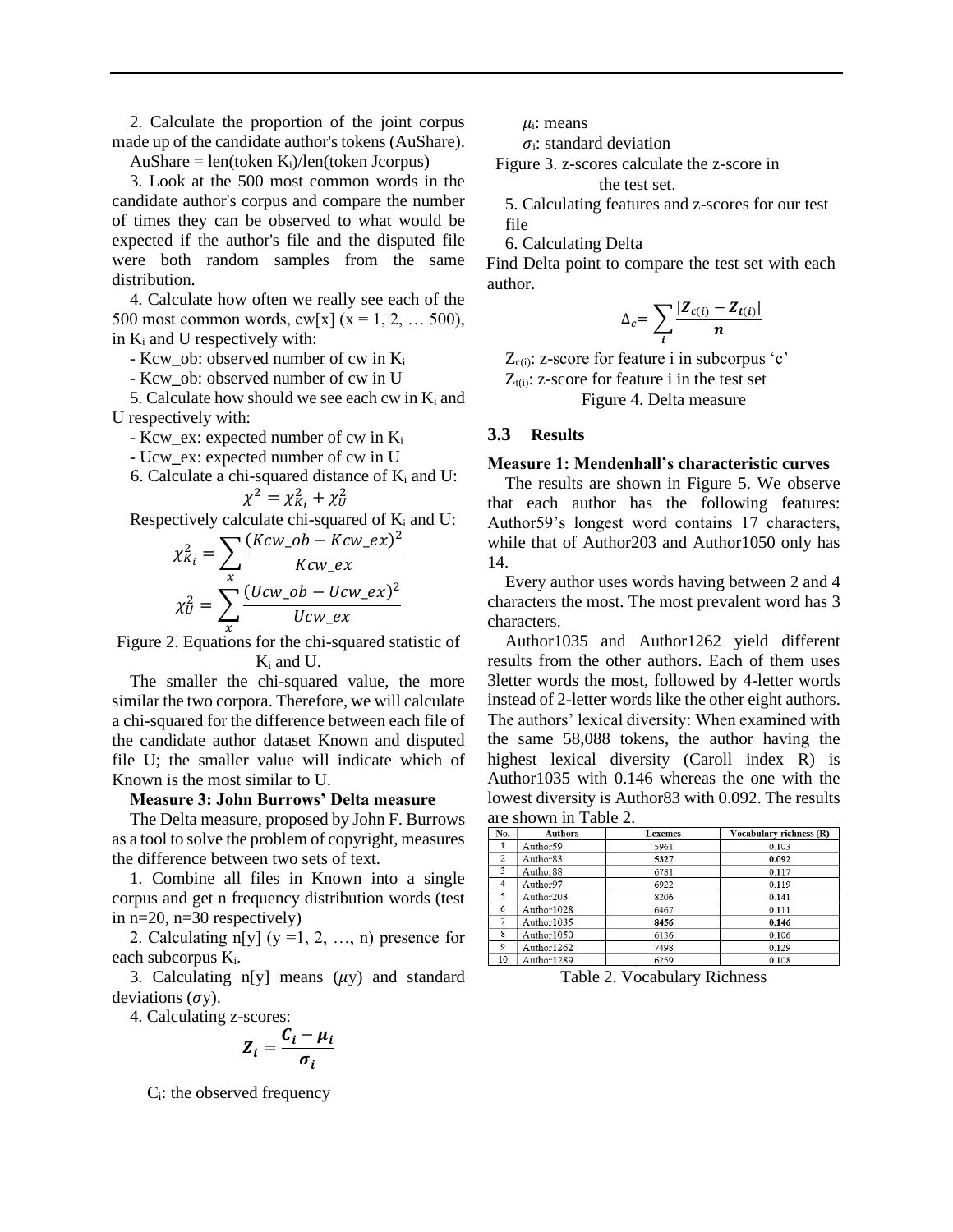| <b>STT</b>     | Authors<br><b>Authors</b> | Author59   | Author <sub>83</sub> | Author <sub>88</sub> | Author97   | Author <sub>203</sub> | Author1028 | Author1035 | Author1050 | Author1262 | Author1289 |
|----------------|---------------------------|------------|----------------------|----------------------|------------|-----------------------|------------|------------|------------|------------|------------|
|                | Author59                  | 2,549.649  | 6,775.924            | 7,995.894            | 7,241.717  | 4,740.681             | 5,447.395  | 8,319.614  | 9,016.777  | 23,040.670 | 14,850.658 |
| 2              | Author83                  | 9,678.276  | 2.359.664            | 8,415.828            | 6.905.708  | 4.433.277             | 4,812.310  | 9.282.713  | 9.058.835  | 23.650.604 | 13.255.750 |
| 3              | Author <sub>88</sub>      | 8.473.703  | 6.471.436            | 2,154.291            | 7.169.004  | 3,825.872             | 5,402.131  | 7,798.770  | 7,443.396  | 14,637.402 | 8,640.629  |
| 4              | Author97                  | 9,013.078  | 7,526.163            | 10.346.465           | 1,874.816  | 4,372.070             | 4,435.556  | 7,266.010  | 10,843.907 | 25,638.256 | 17,720.348 |
| 5              | Author203                 | 6.527.751  | 5.967.048            | 4.146.237            | 5.678.605  | 2.267.813             | 3.991.429  | 5,421.921  | 5.989.636  | 16.631.327 | 9.929.698  |
| 6              | Author1028                | 10.234.820 | 8,515.822            | 11.195.689           | 7.291.693  | 6,462.341             | 3.348.786  | 8,587.273  | 12,500.521 | 23,682.286 | 17,239.991 |
| $\overline{7}$ | Author1035                | 7.622.525  | 8.220.965            | 9,796.556            | 6.694.397  | 4,728.346             | 4,963.033  | 3,366.667  | 9.957.941  | 21,031.091 | 16,496.578 |
| 8              | Author1050                | 9.416.742  | 6.611.444            | 6.650.636            | 8.935.540  | 4.336.624             | 6.179.540  | 9.129.678  | 1,787.953  | 17.136.267 | 10.778.297 |
| 9              | Author1262                | 16.449.314 | 10.470.761           | 9,555.598            | 13.669.770 | 7,137.432             | 9,292.752  | 12,779.942 | 13,189.267 | 2,850.582  | 14.699.759 |
| 10             | Author1289                | 10.584.509 | 6.665.983            | 5.901.024            | 8.819.146  | 5.094.171             | 6,564.798  | 10.761.940 | 8.324.811  | 19,483.718 | 3,339.960  |

Table 3. Chi-squared results



Figure 5. The Mendenhall's characteristic curves **Measure 2: Kilgariff's Chi-squared** 



Therefore, the known text giving the smallest Chisquared value would be written by the author most likely to have written the unknown text. Table 3 below shows the Chi-squared results when we tested the text sample for each of the authors.

# **Measure 3: John Burrows' Delta**

Table 4 and Table 5 display the results of Delta measure when we tested on each of the authors' text (according to the headings). Examined by rows, the smaller the Delta value is, the closer to the author's style the test work is.

After we tested on 30 signatures, the result yields 40%, matching the prediction on 4 out of 10 authors: Author59, Author97, Author1262, Author1289. The results are shown in Table 4.

The 30 signatures include: 'là', 'không', 'và', 'của', 'có', 'một', 'người', 'tôi', 'những', 'cho', 'được', 'các', 'thì', 'trong', 'với', 'đó', 'đã', 'cũng', 'để', 'phải', 'mà', 'ở', 'như', 'khi', 'này', 'mình', 'đến', 'về', 'sẽ', 'đi'.

| Authors               | Author | Author | Author | Author | Author | Author | Author | Author | Author | Author |
|-----------------------|--------|--------|--------|--------|--------|--------|--------|--------|--------|--------|
| Authors               | 59     | 83     | 88     | 97     | 203    | 1028   | 1035   | 1050   | 1262   | 1289   |
| Author59              | 0.003  | 0.005  | 0.059  | 0.017  | 0.013  | 0.005  | 0.005  | 0.048  | 0.095  | 0.039  |
| Author <sub>83</sub>  | 0.014  | 0.014  | 0.050  | 0.027  | 0.004  | 0.007  | 0.018  | 0.036  | 0.086  | 0.027  |
| Author <sub>88</sub>  | 0.055  | 0.057  | 0.007  | 0.070  | 0.040  | 0.050  | 0.059  | 0.007  | 0.043  | 0.016  |
| Author97              | 0.019  | 0.018  | 0.081  | 0.004  | 0.035  | 0.024  | 0.017  | 0.066  | 0.116  | 0.058  |
| Author <sub>203</sub> | 0.019  | 0.021  | 0.043  | 0.034  | 0.004  | 0.014  | 0.023  | 0.031  | 0.078  | 0.022  |
| Author1028            | 0.018  | 0.017  | 0.049  | 0.031  | 0.003  | 0.011  | 0.022  | 0.035  | 0.085  | 0.026  |
| Author1035            | 0.042  | 0.042  | 0.103  | 0.029  | 0.057  | 0.049  | 0.039  | 0.091  | 0.139  | 0.082  |
| Author1050            | 0.061  | 0.061  | 0.003  | 0.074  | 0.046  | 0.054  | 0.065  | 0.011  | 0.039  | 0.020  |
| Author1262            | 0.062  | 0.064  | 0.002  | 0.076  | 0.046  | 0.057  | 0.063  | 0.014  | 0.037  | 0.023  |
| Author1289            | 0.027  | 0.027  | 0.037  | 0.040  | 0.012  | 0.020  | 0.030  | 0.023  | 0.072  | 0.014  |

Table 4. Experimental results of 30 most frequent lexemes

After we tested on 20 signatures, the result yields 50%, matching the prediction on 5 out of 10 authors: Author83, Author203, Author1035, Author1262, Author1289. The results are shown in Table 5. The 20 signatures include: 'là', 'không', 'và', 'của', 'có', 'một', 'người', 'tôi', 'những', 'cho', 'được', 'các', 'thì', 'trong', 'với', 'đó', 'đã', 'cũng', 'để', 'phải'.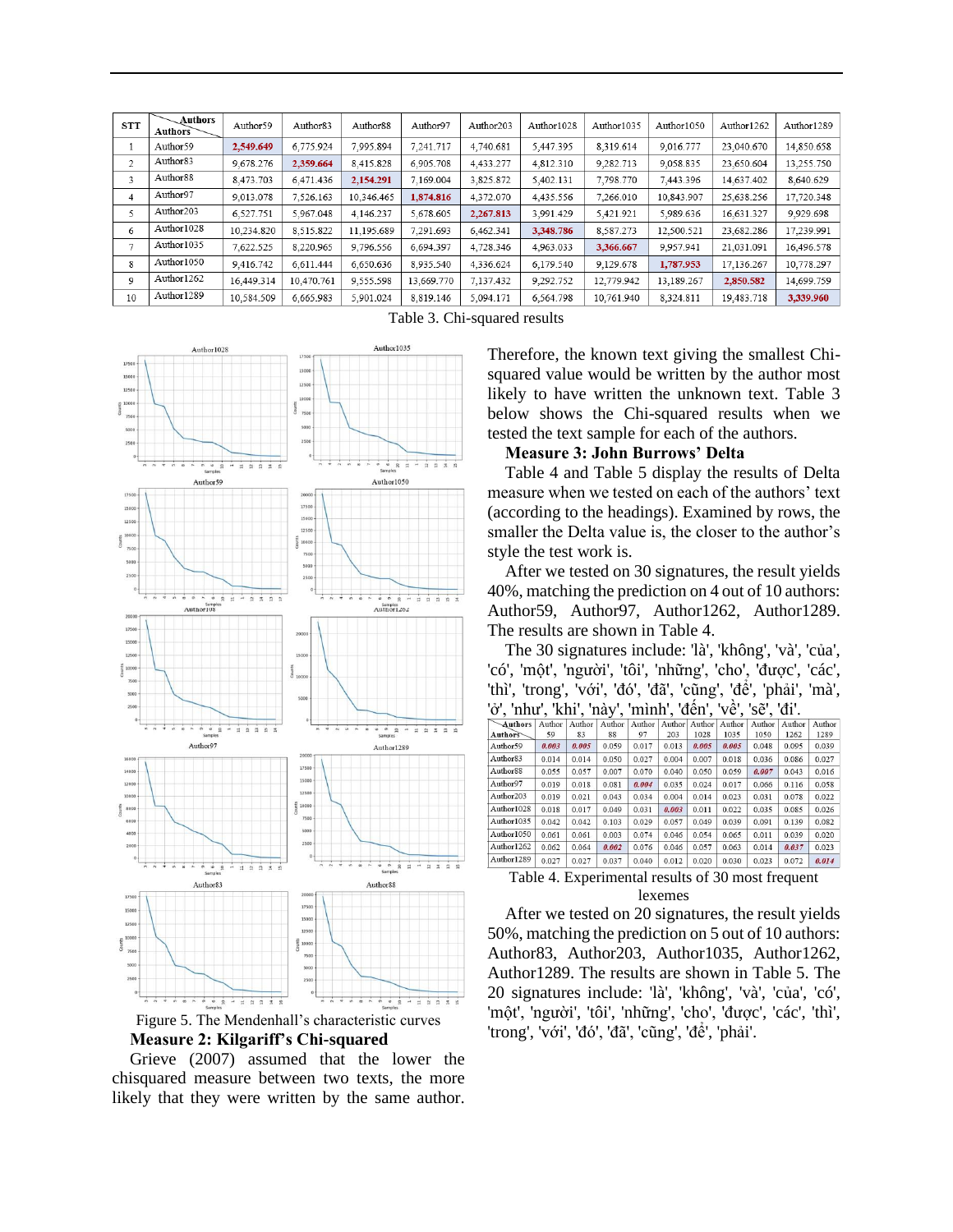| Author<br>59 | Author<br>83 | Author<br>88 | Author<br>97 | Author<br>203 | Author<br>1028 | Author<br>1035 | Author<br>1050 | Author<br>1262 | Author<br>1289 |
|--------------|--------------|--------------|--------------|---------------|----------------|----------------|----------------|----------------|----------------|
| 0.039        | 0.053        | 0.042        | 0.033        | 0.064         | 0.004          | 0.081          | 0.042          | 0.096          | 0.068          |
| 0.012        | 0.002        | 0.087        | 0.081        | 0.115         | 0.047          | 0.132          | 0.091          | 0.147          | 0.020          |
| 0.061        | 0.067        | 0.022        | 0.016        | 0.050         | 0.029          | 0.067          | 0.026          | 0.082          | 0.088          |
| 0.076        | 0.091        | 0.004        | 0.007        | 0.026         | 0.042          | 0.044          | 0.004          | 0.059          | 0.106          |
| 0.098        | 0.112        | 0.023        | 0.029        | 0.007         | 0.063          | 0.022          | 0.019          | 0.038          | 0.127          |
| 0.078        | 0.093        | 0.004        | 0.009        | 0.024         | 0.044          | 0.041          | 0.003          | 0.057          | 0.108          |
| 0.134        | 0.149        | 0.059        | 0.065        | 0.032         | 0.100          | 0.015          | 0.056          | 0.002          | 0.164          |
| 0.076        | 0.090        | 0.005        | 0.007        | 0.027         | 0.041          | 0.044          | 0.004          | 0.060          | 0.105          |
| 0.137        | 0.151        | 0.061        | 0.068        | 0.034         | 0.102          | 0.017          | 0.058          | 0.002          | 0.166          |
| 0.013        | 0.007        | 0.090        | 0.081        | 0.115         | 0.047          | 0.132          | 0.091          | 0.147          | 0.017          |
|              |              |              |              |               |                |                |                |                |                |

Table 5. Experimental results of 20 most frequent lexemes

#### **4 Discussion**

Among the three measures mentioned above, Delta measure does not yield good results as we expected.

In Chi-square statistic, we convert everything to lowercase so that we won't count word tokens that begin with a capital letter because they appear at the beginning of a sentence and lowercased tokens of the same word as two different words. Sometimes this may cause a few errors, for example when a proper noun and a common noun are written the same way except for capitalization, but usually it increases accuracy. In addition, Chi-squared is a coarse method. For one thing, words that appear very frequently tend to carry a disproportionate amount of weight in the final calculation. Sometimes this is fine; other times, subtle differences in style represented by the ways in which authors use more unusual words will go unnoticed. (Laramée, 2018).

The algorithm based on taking the number of the most common words (words with highest frequency) in the corpus as a feature. In the VnExpress corpus, we get texts from the "Perspective" section, which offers a wide variety of topics, such as finance, society, lifestyle, health, etc. Not all authors write about the same topics, and relativity among topics leads to an inconsistency of topics in the corpus.

Even though we have processed on the sets with the same token number of each author, the disparity in topics may be the reason why the chosen features are biased towards certain authors, rather than representing the whole corpus.

### **4.1 Conclusion**

Research in authorship identification in Vietnamese text is uncommon despite its high applicability in many fields. In fact, researchers face difficulties in finding a corpus with sufficient size and information about authors.

In this paper, we have presented three different measures of authorship identification; these are the basic methods of determining an author's style such as lexical diversity, number of characters in a word, and word frequency (to find the most frequent words). The Chi-squared measure yields 100% accuracy; whereas Burrows' Delta measure yields 40% accuracy with 30 features, and 50% accuracy with 20 features.

In future research, we will the examining on a corpus with a wide variety of topics to increase lexical variety. At the same time, we will prepare a richer annotated corpus so as to work on authorship identification using machine learning.

#### **References**

- Alex I. Valencia Valencia, Helena Gomez Adorno, Christopher Stephens Rhodes & Gibran Fuentes Pineda. 2019. *Bots and Gender Identification Based on Stylometry of Tweet Minimal Structure and n-grams Model*. Notebook for PAN at CLEF.
- Andrea Bacciu, Massimo La Morgia, Eugenio Nerio Nemmi & Valerio Neri. 2019. *Cross-Domain Authorship Attribution Combining Instance-Based and Profile-Based Features*. Notebook for PAN at CLEF.
- Antonio Pascucci, Vincenzo Masucci & Johanna Monti. 2019. *Computational Stylometry and Machine Learning for Gender and Age Detection in Cyberbullying Texts*. IEEE.
- Carmen Klaussner & Carl Vogel. 2015. *Stylochronometry: Timeline Prediction in Stylometric Analysis*. Springer International Publishing, Switzerland.
- Divjak, D. 2019. *Frequency in Language Memory, Attention and Learning*. Cambridge University Press.
- Eder, M. 2015. *Rolling stylometry*. Oxford University Press on behalf of EADH.
- Hoover, D.L. 2004. *Testing Burrows's Delta. Literary and Linguistic Computing*. 19(4):453- 475.
- Imene Bensalem, Paolo Rosso & Salim Chikhi. 2014. *Intrinsic Plagiarism Detection using Ngram Classes.* Association for Computational Linguistics.